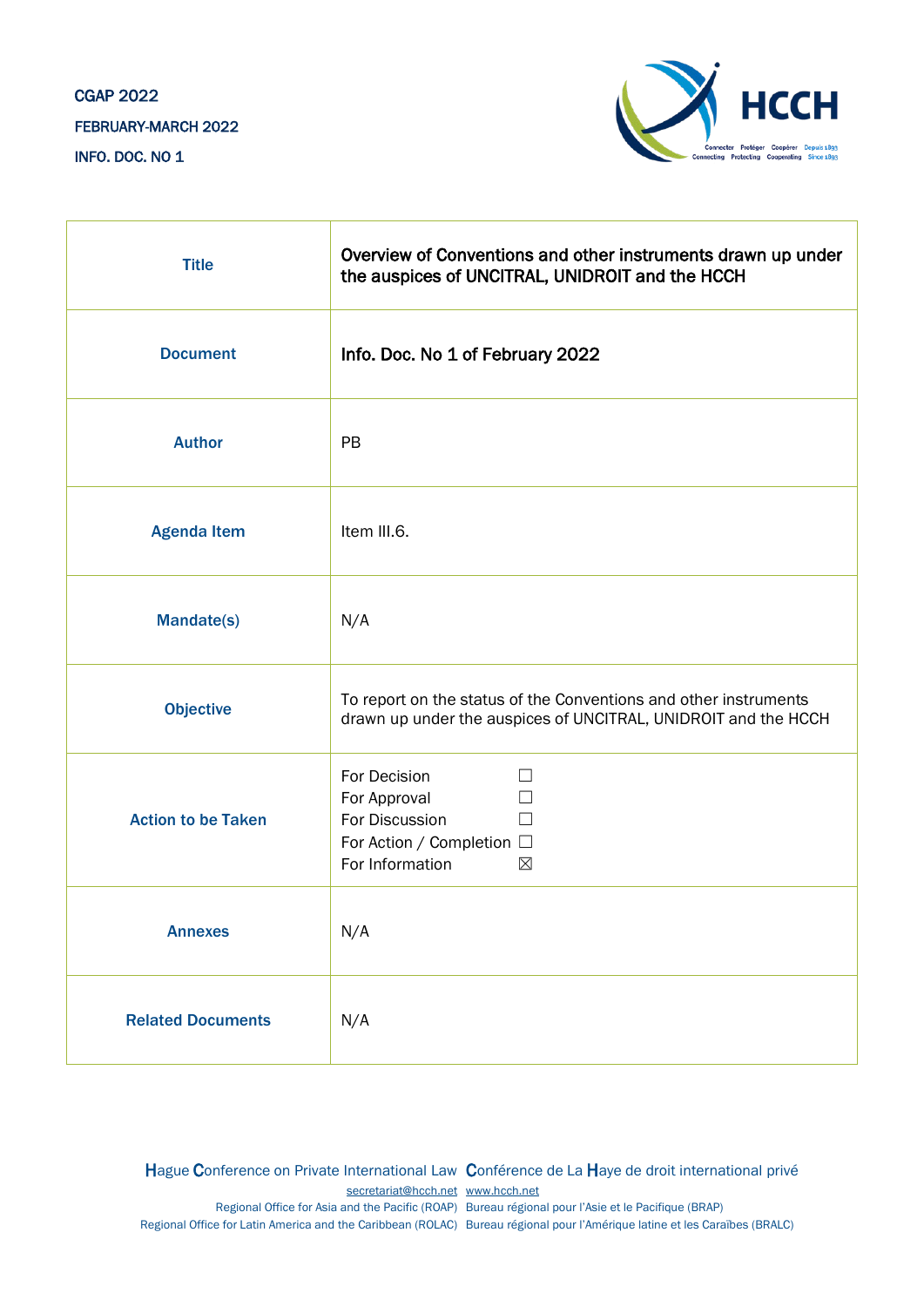# **Table of Contents**

| Τ.              |           |                                                                                         |  |
|-----------------|-----------|-----------------------------------------------------------------------------------------|--|
|                 | А.        |                                                                                         |  |
|                 | <b>B.</b> |                                                                                         |  |
|                 | C.        |                                                                                         |  |
|                 | D.        |                                                                                         |  |
|                 | Ε.        |                                                                                         |  |
|                 | F.        |                                                                                         |  |
| $\mathbf{II}$ . |           |                                                                                         |  |
|                 | Α.        |                                                                                         |  |
|                 | <b>B.</b> |                                                                                         |  |
|                 | C.        |                                                                                         |  |
|                 | D.        |                                                                                         |  |
| III.            |           | International Protection of Children and of Vulnerable Adults, and Family Maintenance 8 |  |
|                 | Α.        |                                                                                         |  |
|                 | <b>B.</b> |                                                                                         |  |
|                 | C.        |                                                                                         |  |
|                 | D.        |                                                                                         |  |
| IV.             |           |                                                                                         |  |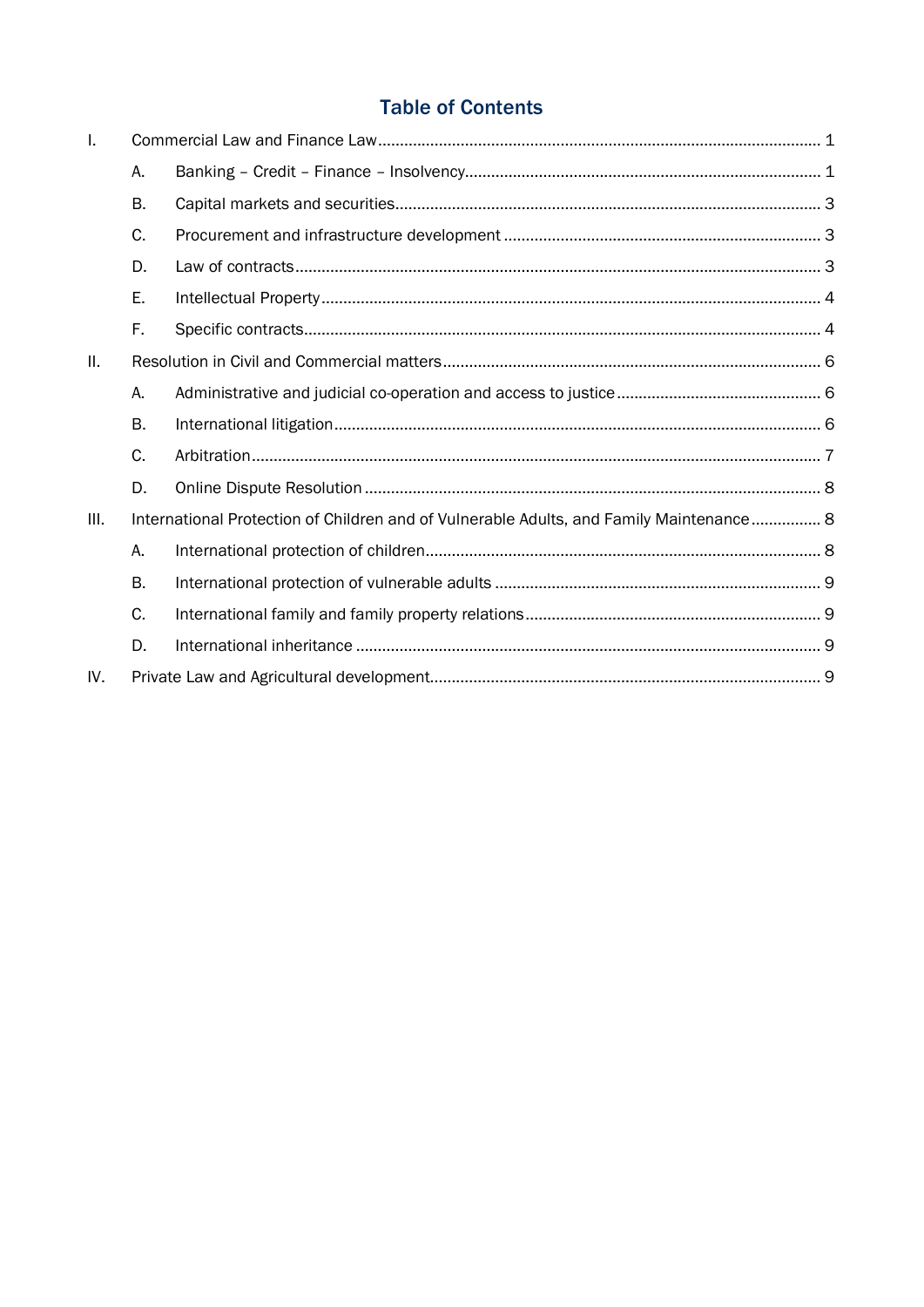# Overview of Conventions and other instruments drawn up under the auspices of UNCITRAL, UNIDROIT and the HCCH<sup>[1](#page-2-2)</sup>

## <span id="page-2-1"></span><span id="page-2-0"></span>I. Commercial Law and Finance Law

## A. Banking – Credit – Finance – Insolvency

## *Conventions*

- $\mathbf{1}$ United Nations Convention on International Bills of Exchange and International Promissory Notes, adopted on 9 December 1988.[2](#page-2-3)
- $\overline{2}$ United Nations Convention on Independent Guarantees and Stand-by Letters of Credit, adopted on 11 December 1995.
- 3 United Nations Convention on the Assignment of Receivables in International Trade, adopted on 12 December 2001.
- $\overline{4}$ UNIDROIT Convention on International Factoring, Ottawa, adopted on 28 May 1988.
- 5 UNIDROIT Convention on International Financial Leasing, Ottawa, adopted on 28 May 1988.
- 6 UNIDROIT Convention on International Interests in Mobile Equipment (Cape Town Convention) Cape Town, adopted on 16 November 2001 and
	- Protocol to the Cape Town Convention on Matters Specific to Aircraft Equipment, Cape Town, adopted on 16 November 2001;
	- Luxembourg Protocol to the Cape Town Convention on Matters Specific to Railway Rolling Stock, Luxembourg, adopted on 23 February 2007;
	- Protocol to the Cape Town Convention on Matters Specific to Space Assets, Berlin, adopted on 9 March 2012;
	- Protocol to the Cape Town Convention on Matters specific to Mining, Agricultural and Construction Equipment, Pretoria, adopted on 22 November 2019.

- $\overline{7}$ UNIDROIT Model Law on Leasing, adopted on 13 November 2008.
- 8 UNIDROIT – Preparation of a UNIDROIT Model Law on Factoring (ongoing project).
- 9 UNIDROIT – Preparation of a guidance document on bank insolvency (ongoing project).
- 10 UNIDROIT – Preparation of Principles on Digital Assets and Private Law (ongoing project).
- 11 UNCITRAL/UNIDROIT - Preparation of a Model Law on Warehouse Receipts (ongoing project).
- 12 UNCITRAL Legal Guide on Electronic Funds Transfers, completed in 1987.

<span id="page-2-2"></span><sup>1</sup> Overview prepared by the Permanent Bureau of the HCCH in consultation with the secretariats of UNCITRAL and UNIDROIT, as an update of Work. Doc. No 3 distributed during the Council of April 2007 on General Affairs and Policy of the Conference. Any errors or omissions should be attributed to the Permanent Bureau.

<span id="page-2-3"></span><sup>2</sup> Conventions prepared by UNCITRAL are generally adopted by the General Assembly (exceptions include the United Nations Convention on Contracts for the International Sale of Goods and the Hamburg Rules, which were adopted by diplomatic conference) and model laws, guides or other texts are adopted by the Commission (unless indicated, such as the UNCITRAL Legal Guide on Electronic Funds Transfers, which was prepared by the Secretariat).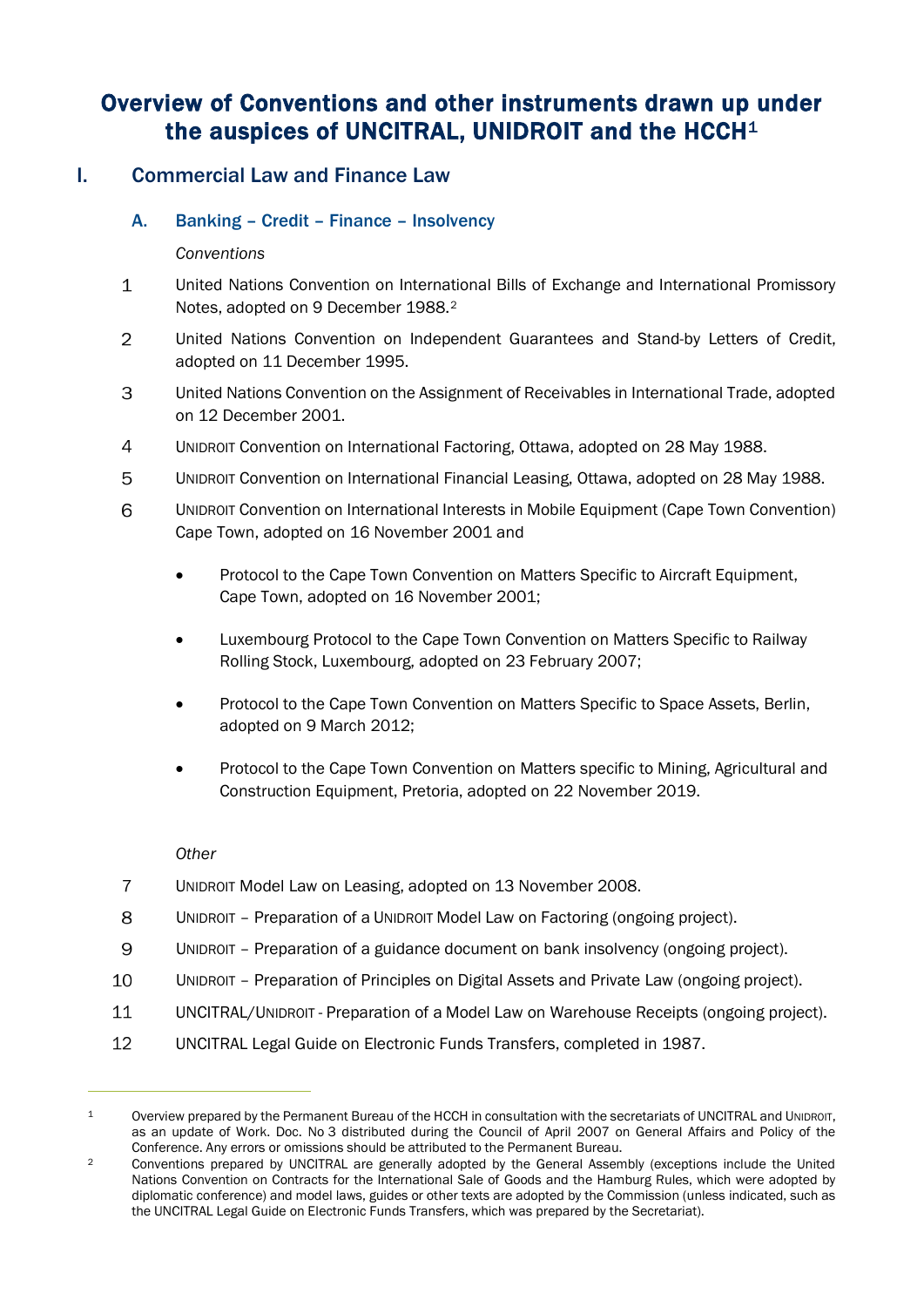- 13 UNCITRAL Model Law on International Credit Transfers, adopted on 15 May 1992.
- 14 UNCITRAL Model Law on Cross-Border Insolvency, adopted on 30 May 1997.
- 15 UNCITRAL Legislative Guide on Insolvency Law, adopted on 25 June 2004.
- 16 UNCITRAL Legislative Guide on Secured Transactions, adopted on 14 December 2007.
- 17 UNCITRAL Legislative Guide on Secured Transactions: Supplement on Security Rights in Intellectual Property, adopted on 29 June 2010.
- 18 UNCITRAL Practice Guide on Cross-Border Insolvency Cooperation, adopted on 1 July 2009.
- 19 UNCITRAL Legislative Guide on Insolvency Law, Part three: Treatment of enterprise groups in insolvency, adopted on 1 July 2010.
- 20 UNCITRAL Model Law on Cross-Border Insolvency: The Judicial Perspective, adopted on 1 July 2011.
- 21 UNCITRAL Model Law on Recognition and Enforcement of Insolvency-Related Judgments, adopted on 2 July 2018.
- 22 Joint publication of "UNCITRAL, Hague Conference and UNIDROIT Texts on Security Interests - Comparison and analysis of major features of international instruments relating to secured transactions", May 2012.
- 23 UNCITRAL Guide on the Implementation of a Security Rights Registry, adopted on 16 July 2013.
- 24 Guide to Enactment and Interpretation of the UNCITRAL Model Law on Cross-Border Insolvency, adopted on 18 July 2013.
- 25 UNCITRAL Legislative Guide on Insolvency Law, Part four: Directors' obligations in the period approaching insolvency, adopted on 18 July 2013.
- UNCITRAL Model Law on Secured Transactions, adopted on 1 July 2016 and Guide to 26 Enactment adopted on 20 July 2017.
- 27 UNCITRAL Model Law on Electronic Transferable Records, adopted on 13 July 2017.
- 28 UNCITRAL document "Recognizing and Preventing Commercial Fraud: Indicators of Commercial Fraud", completed in 2013.
- 29 UNCITRAL Legislative Guide on Key Principles of a Business Registry, adopted on 27 June 2018.
- 30 UNCITRAL Practice Guide to the UNCITRAL Model Law on Secured Transactions, adopted on 12 July 2019.
- 31 UNCITRAL Model Law on Enterprise Group Insolvency and its Guide to Enactment, adopted on 15 July 2019.
- 32 Additional section of part four of the UNCITRAL Legislative Guide on Insolvency Law addressing the obligations of directors of enterprise group companies in the period approaching insolvency, adopted on 15 July 2019.
- Digest of Case Law on the Model Law on Cross-Border Insolvency, completed in 2021. 33
- 34 UNCITRAL Legislative Guide on Limited Liability Enterprises, adopted on 8 July 2021.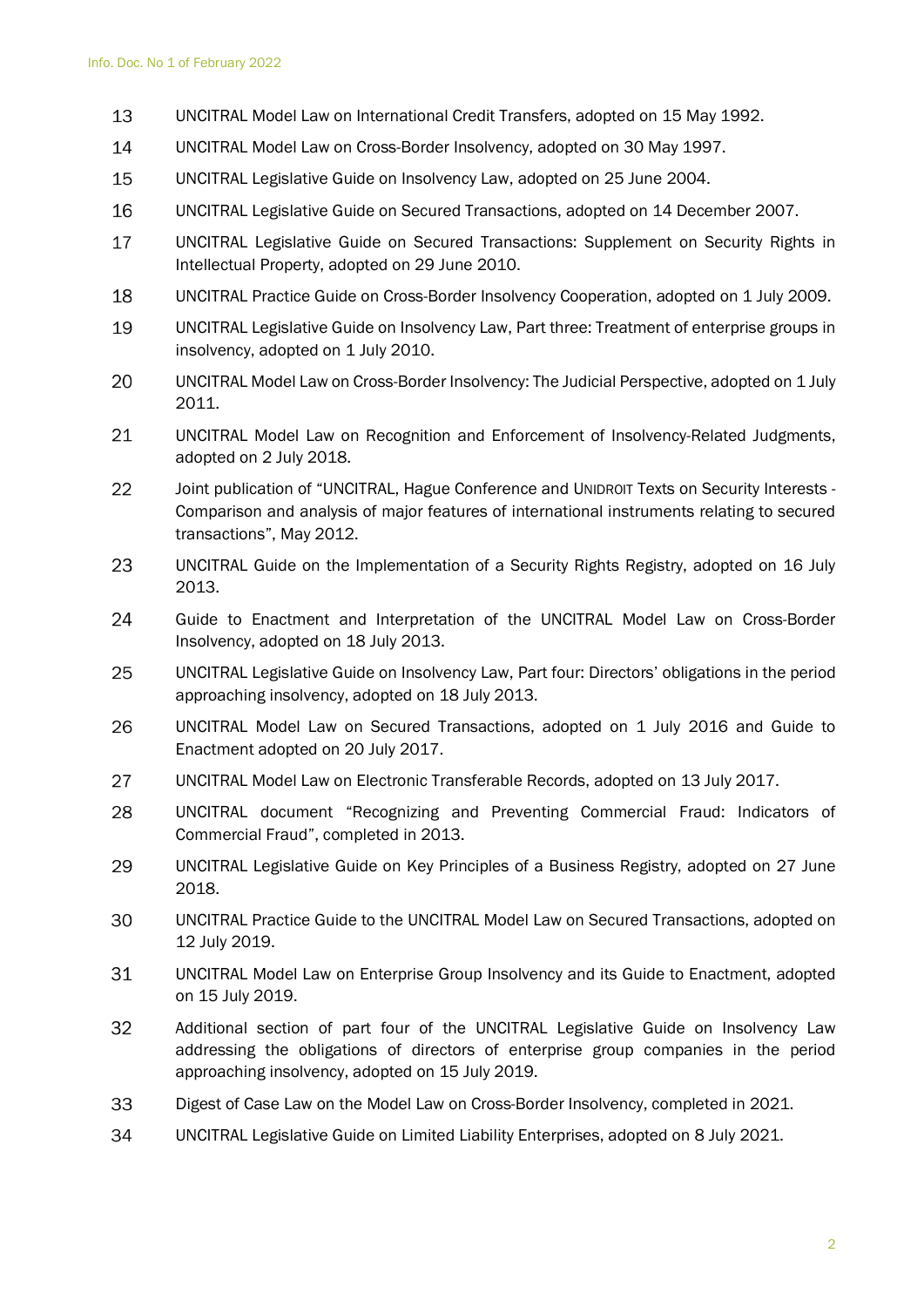35 UNCITRAL Legislative Guide on Insolvency Law for Micro- and Small Enterprises, adopted on 12 July 2021 and finalized by UNCITRAL Working Group V (Insolvency Law) at its fifty-ninth session.

## <span id="page-4-0"></span>B. Capital markets and securities

### *Conventions*

- $\mathbf{1}$ HCCH Convention of 5 July 2006 on the Law Applicable to Certain Rights in Respect of Securities held with an Intermediary.
- $\overline{2}$ UNIDROIT Convention on Substantive Rules for Intermediated Securities (Geneva Securities Convention), Geneva, adopted on 9 October 2009.

*Other*

- 3 UNIDROIT Principles on the Operation of Close-Out Netting Provisions, 2013.
- <span id="page-4-1"></span> $\overline{4}$ UNIDROIT Legislative Guide on Intermediated Securities, 2017.

## C. Procurement and infrastructure development

- $\mathbf 1$ UNCITRAL Legal Guide on Drawing Up International Contracts for the Construction of Industrial Works, adopted on 14 August 1987.
- 2 UNCITRAL Model Law on Procurement of Goods and Construction with Guide to Enactment, adopted on 16 July 1993.
- 3 UNCITRAL Model Law on Procurement of Goods, Construction and Services with Guide to Enactment, adopted on 15 June 1994.
- $\overline{4}$ UNCITRAL Legislative Guide on Privately Financed Infrastructure Projects, adopted on 29 June 2000.
- 5 UNCITRAL Model Legislative Provisions on Privately Financed Infrastructure Projects, adopted on 7 July 2003.
- 6 UNCITRAL Model Law on Public Procurement, adopted on 1 July 2011.
- $\overline{7}$ Guide to Enactment of the UNCITRAL Model Law on Public Procurement, adopted on 28 June 2012.
- 8 Guidance on procurement regulations to be promulgated in accordance with article 4 of the UNCITRAL Model Law on Public Procurement, adopted on 19 July 2013.
- 9 Glossary of procurement-related terms used in the 2011 UNCITRAL Model Law on Public Procurement, adopted on 19 July 2013.
- 10 UNCITRAL Model Legislative Provisions on Public-Private Partnerships, adopted on 10 July 2019.
- <span id="page-4-2"></span>11 UNCITRAL Legislative Guide on Public-Private Partnerships, adopted on 10 July 2019.

## D. Law of contracts

#### *Conventions*

 $\mathbf{1}$ United Nations Convention on the Use of Electronic Communications in International Contracts, adopted on 23 November 2005.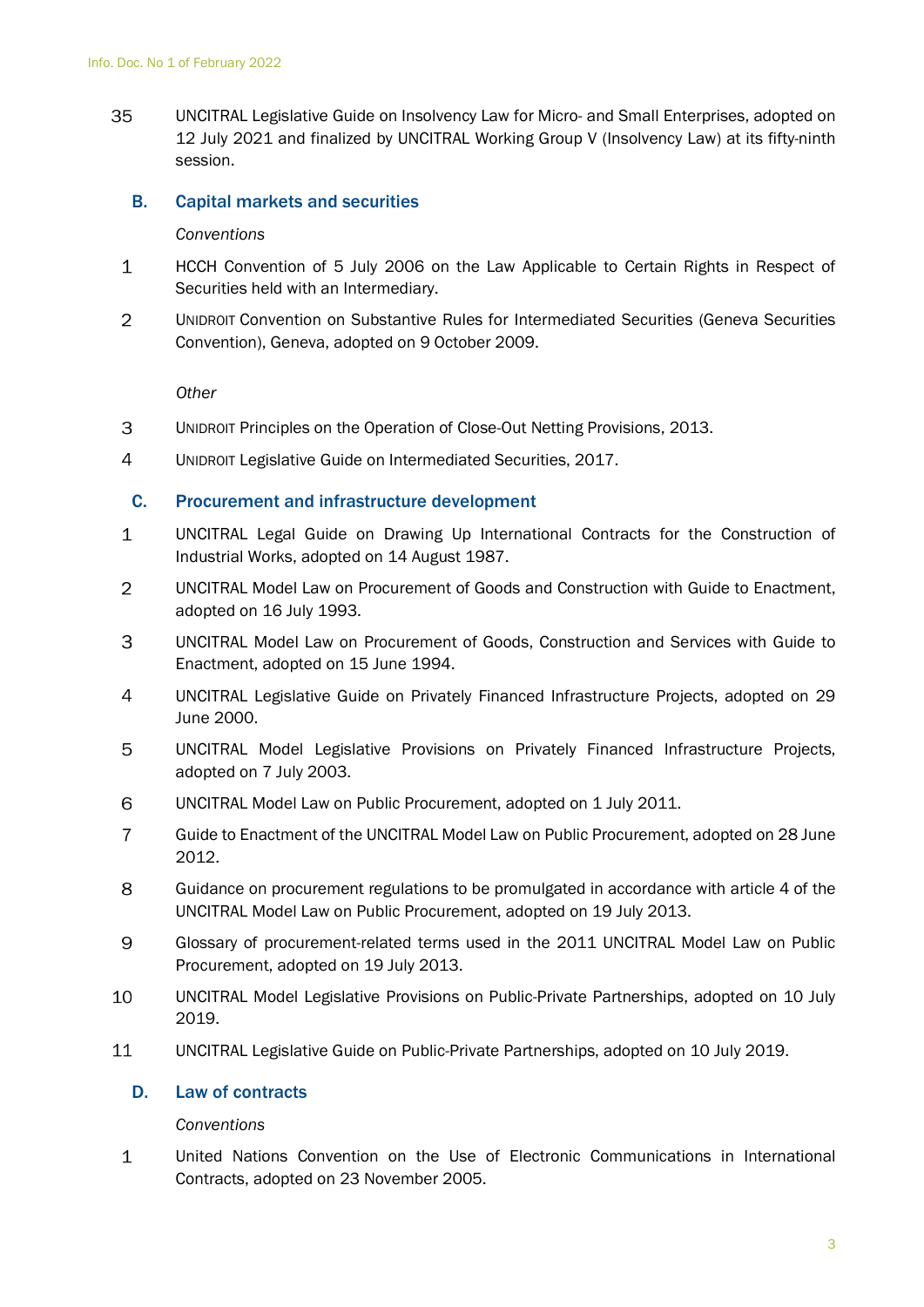*Other*

- $\overline{2}$ HCCH Principles on Choice of Law in International Commercial Contracts, adopted on 19 March 2015.
- 3 UNIDROIT Principles of International Commercial Contracts (3rd ed., 2010); basis for the draft OHADA Uniform Act on Contract Law.
- $\overline{4}$ UNIDROIT Principles of International Commercial Contracts (4<sup>th</sup> ed., 2016).
- 5 Model Clauses for Use by Parties of the UNIDROIT Principles of International Commercial Contracts, 2013.
- 6 UNCITRAL - Uniform Rules on Contract Clauses for an Agreed Sum Due upon Failure of Performance, adopted in 1983.
- $\overline{7}$ UNCITRAL - Recommendation on the Legal Value of Computer Records, adopted in 1985.
- 8 UNCITRAL Model Law on Electronic Commerce with Guide to Enactment 1996, with additional Article 5 bis as adopted in 1998.
- 9 UNCITRAL Model Law on Electronic Signatures with Guide to Enactment, adopted on 5 July 2001.
- 10 UNCITRAL – Promoting confidence in electronic commerce: legal issues on international use of electronic authentication and signature methods, completed in 2007.
- 11 UNCITRAL/ UNIDROIT /HCCH Tripartite Legal Guide to Uniform Legal Instruments in the Area of International Commercial Contracts (with a focus on sales), 2020.

#### <span id="page-5-0"></span>E. Intellectual Property

 $\mathbf{1}$ WIPO-HCCH Guide on "When Private International Law Meets Intellectual Property Law – A Guide for Judges" (October 2019).

## <span id="page-5-1"></span>F. Specific contracts

*a. Sales and countertrade transactions*

#### *Conventions*

- $\mathbf{1}$ HCCH Convention of 15 June 1955 on the law applicable to international sales of goods.
- 2 HCCH Convention of 22 December 1986 on the Law Applicable to Contracts for the International Sale of Goods.
- 3 United Nations Convention on Contracts for the International Sale of Goods, adopted on 11 April 1980.
- $\overline{4}$ United Nations Convention on the Limitation Period in the International Sale of Goods (as amended by 1980 Protocol), adopted on 12 June 1974.
- 5 UNIDROIT Convention relating to a Uniform Law on the International Sale of Goods, adopted at The Hague on 1 July 1964.
- 6 UNIDROIT Convention relating to a Uniform Law on the Formation of Contracts for the International Sale of Goods, adopted at The Hague on 1 July 1964.

*Other*

 $\overline{7}$ Declaration relating to the scope of the Hague Convention of 15 June 1955 on the law applicable to international sales of goods whereby the Convention "does not prevent States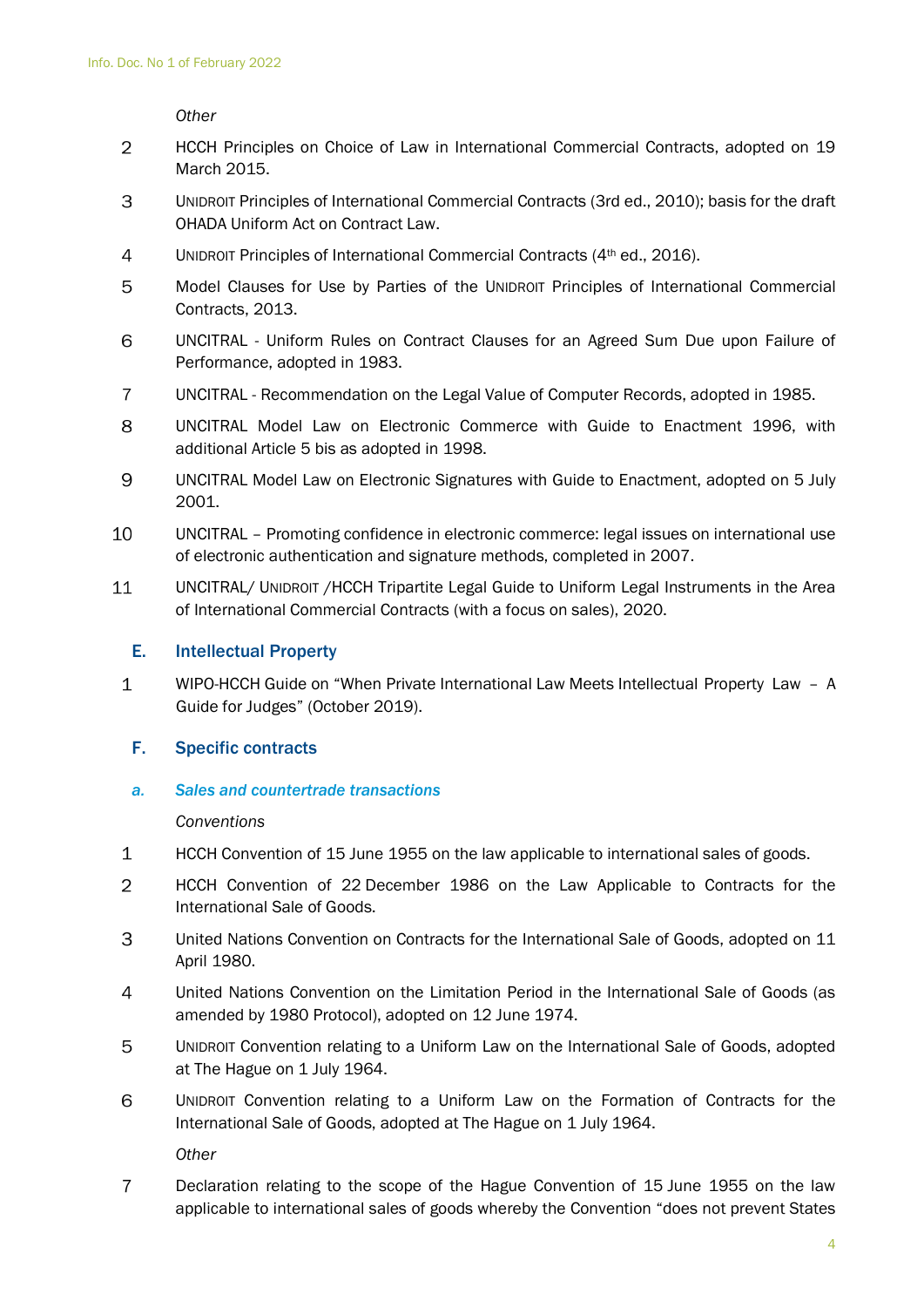Parties from applying special rules on the law applicable to consumer sales", adopted on 25 October 1980.

- 8 HCCH Articles of 25 October 1980 on the Law Applicable to Certain Consumer Sales.
- 9 UNCITRAL Legal Guide on International Countertrade Transactions, adopted on 12 May 1992.
- 10 Principles of Reinsurance Contract Law, second part, PRICL Project Group in cooperation with UNIDROIT (ongoing project).

### *b. Agency*

- $\mathbf{1}$ HCCH Convention of 14 March 1978 on the Law Applicable to Agency.
- $\overline{2}$ UNIDROIT International Convention on Travel Contracts (CCV), Brussels, adopted on 23 April 1970.
- 3 UNIDROIT Convention on Agency in the International Sale of Goods, Geneva, adopted on 17 February 1983.

#### *c. Franchising*

- $\mathbf 1$ UNIDROIT Guide on International Master Franchise Agreements of 1998 (2nd ed., 2007).
- $\overline{2}$ UNIDROIT Model Franchise Disclosure Law, adopted on 25 September 2002.

#### *d. Carriage of goods*

#### *Conventions*

- $\mathbf{1}$ UN / ECE Convention of 19 May 1956 on the Contract for the International Carriage of Goods by Road (CMR), as amended by the 1978 and 2008 Protocols, prepared by UNIDROIT.
- $\overline{2}$ United Nations Convention on the Carriage of Goods by Sea (the "Hamburg Rules"), adopted on 31 March 1978.
- 3 United Nations Convention on the Liability of Operators of Transport Terminals in International Trade, adopted on 19 April 1991.
- $\overline{4}$ United Nations Convention on Contracts for the International Carriage of Goods Wholly or Partly by Sea (the "Rotterdam Rules"), adopted on 11 December 2008.

#### *Other*

5 UNCITRAL - Unit of Account Provision and Provisions for the Adjustment of the Limit of Liability in International Transport and Liability Conventions, adopted on 28 July 1982.

#### *e. Law of torts*

#### *Conventions*

- $\mathbf{1}$ HCCH Convention of 4 May 1971 on the Law Applicable to Traffic Accidents.
- $\overline{2}$ HCCH Convention of 2 October 1973 on the Law Applicable to Products Liability.

#### *f. Law of trusts*

 $\mathbf{1}$ HCCH Convention of 1 July 1985 on the Law Applicable to Trusts and on their Recognition.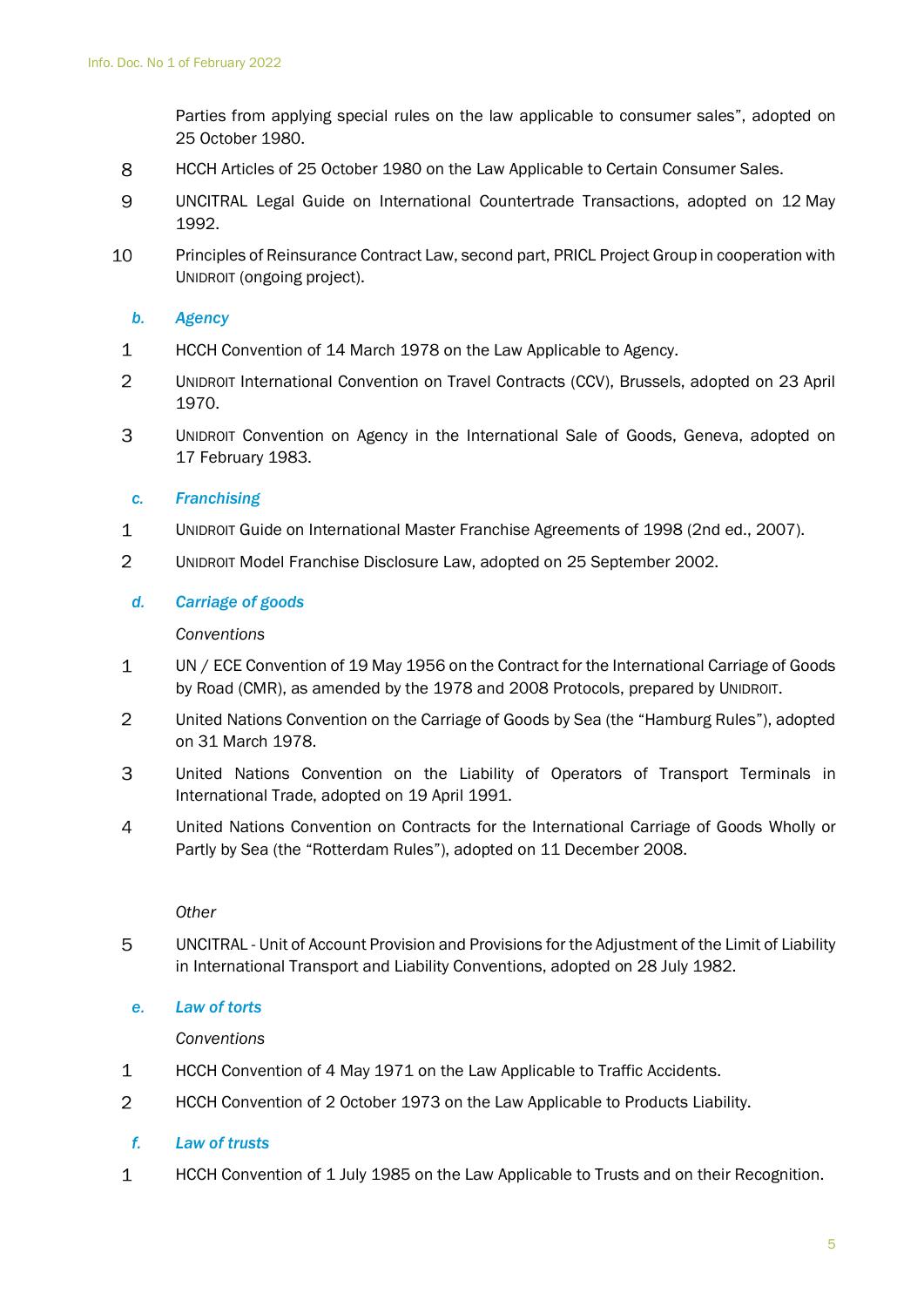## <span id="page-7-1"></span><span id="page-7-0"></span>II. Resolution in Civil and Commercial matters

## A. Administrative and judicial co-operation and access to justice

### *Conventions*

- $\mathbf{1}$ HCCH Convention of 5 October 1961 Abolishing the Requirement of Legalisation for Foreign Public Documents, including ongoing work on the electronic Apostille Program (e-APP, which promotes the issuance and use of e-Apostilles and operation of online e-Registers of Apostilles).
- $\overline{2}$ HCCH Convention of 15 November 1965 on the Service Abroad of Judicial and Extrajudicial Documents in Civil or Commercial Matters.
- 3 HCCH Convention of 18 March 1970 on the Taking of Evidence Abroad in Civil or Commercial Matters.
- $\overline{4}$ HCCH Convention of 25 October 1980 on International Access to Justice.

*Other*

- 5 Work on a possible Convention on the Co-operation in respect of protection of tourists and visitors abroad (ongoing).
- 6 Practical Handbook on the Operation of the Service Convention (4<sup>th</sup> edition, January 2016).
- $\overline{7}$ Practical Handbook on the Operation of the Evidence Convention (4th edition, December 2020).
- $\mathsf{R}$ Guide to Good Practice on the Use of Video-Link under the Evidence Convention (April 2020)
- 9 The ABCs of Apostilles (2010).
- 10 How to join and implement the Hague Apostille Convention - A Brief Guide for Countries Interested in Joining the Hague Convention of 5 October 1961 Abolishing the Requirement of Legalisation for Foreign Public Documents (April 2011).
- 11 Handbook on the practical operation of the Apostille Convention (new edition in preparation, publication expected during 2022).

## <span id="page-7-2"></span>B. International litigation

#### *Conventions*

- $\mathbf{1}$ HCCH Convention of 1 February 1971 on the Recognition and Enforcement of Foreign Judgments in Civil and Commercial Matters, including the Additional Protocol.
- 2 HCCH Convention of 30 June 2005 on Choice of Court Agreements.
- 3 UNIDROIT Convention on Stolen or Illegally Exported Cultural Objects, Rome, adopted on 24 June 1995.
- $\overline{4}$ HCCH Convention of 2 July 2019 on the Recognition and Enforcement of Foreign Judgments in Civil or Commercial Matters

- ALI / UNIDROIT Principles of Transnational Civil Procedure, adopted in 2004. 5
- 6 UNESCO / UNIDROIT Model Provisions on State Ownership of Undiscovered Cultural Objects, 2011.
- $\overline{7}$ Joint ELI / UNIDROIT Model European Rules of Civil Procedure, 2020.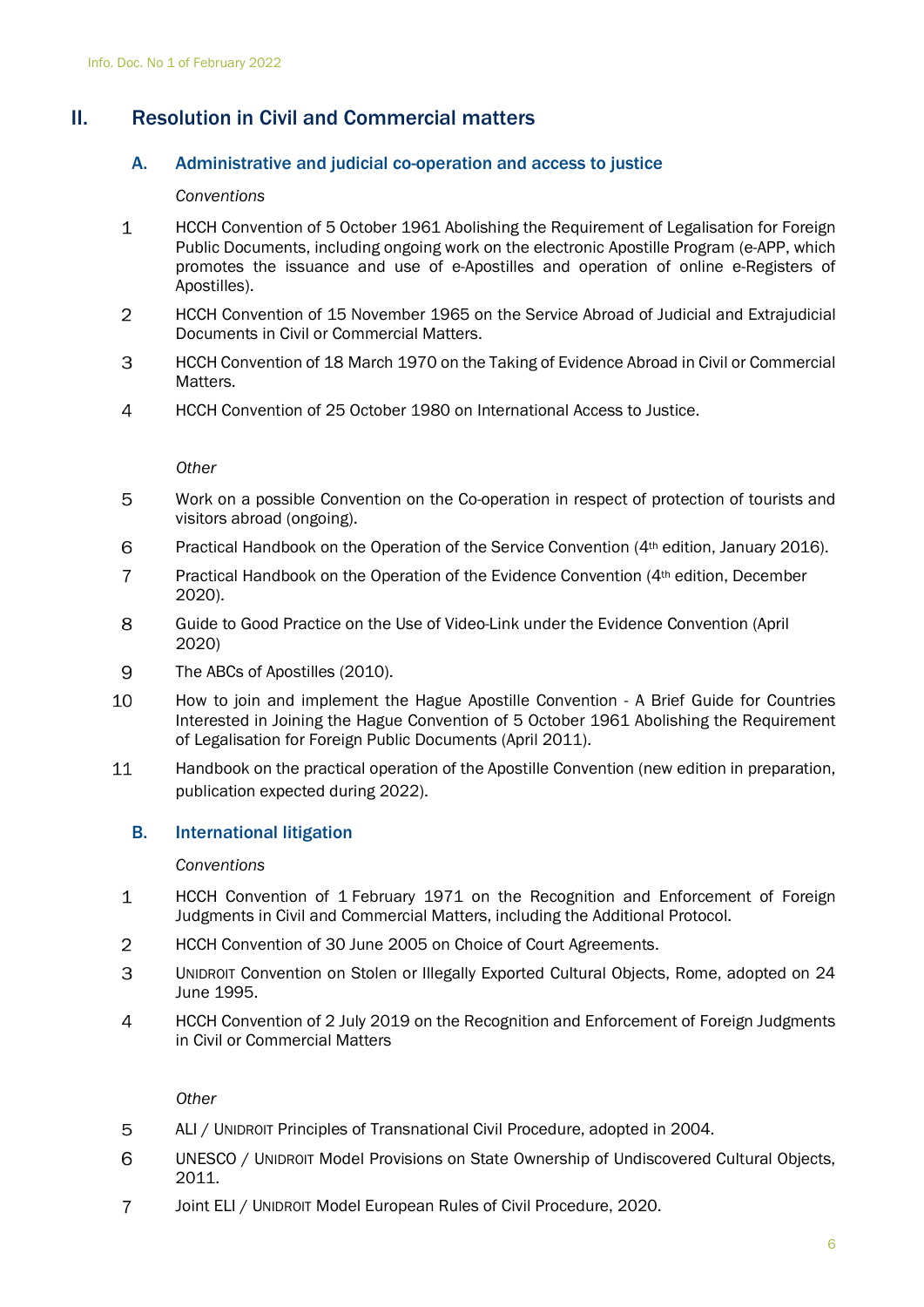- 8 Implementation Checklist - HCCH Convention of 30 June 2005 on Choice of Court Agreements (2012).
- 9 UNIDROIT – Preparation of an instrument on Best Practices for Effective Enforcement (ongoing project).

### <span id="page-8-0"></span>C. Arbitration

#### *Conventions*

- $\mathbf{1}$ Convention on the Recognition and Enforcement of Foreign Arbitral Awards (the "New York Convention"), adopted on 10 June 1958.
- 2 United Nations Convention on Transparency in Treaty-based Investor-State Arbitration, adopted on 10 December 2014.
- 3 United Nations Convention on International Settlement Agreements Resulting from Mediation, adopted on 20 December 2018.

- $\overline{4}$ UNCITRAL Arbitration Rules, adopted on 28 April 1976, revised in 2010, with a new article 1, paragraph 4, as adopted in 2013.
- 5 UNCITRAL Conciliation Rules, adopted on 23 July 1980.
- 6 Recommendations to assist arbitral institutions and other interested bodies with regard to arbitrations under UNCITRAL Arbitration Rules, adopted in 1982.
- $\overline{7}$ UNCITRAL Notes on Organizing Arbitral Proceedings, adopted on 7 July 2016
- 8 UNCITRAL Model Law on International Commercial Conciliation with Guide to Enactment and Use, adopted on 24 June 2002.
- 9 UNCITRAL Model Law on International Commercial Mediation and International Settlement Agreements Resulting from Mediation, 2018 (amending the UNCITRAL Model Law on International Commercial Conciliation, 2002), adopted on 25 June 2018.
- 10 UNCITRAL Model Law on International Commercial Arbitration 1985 with amendments as adopted on 7 July 2006.
- 11 UNCITRAL – Recommendation regarding the interpretation of article II (2) and article VII (1) of the Convention on the Recognition and Enforcement of Foreign Arbitral Awards (New York, 1958), adopted on 7 July 2006.
- 12 Recommendations to assist arbitral institutions and other interested bodies with regard to arbitration under the UNCITRAL Arbitration Rules as revised in 2010, adopted on 2 July 2012.
- 13 UNCITRAL Rules on Transparency in Treaty-based Investor-State Arbitration, effective date: 1 April 2014.
- 14 UNCITRAL Secretariat Guide on the Convention on the Recognition and Enforcement of Foreign Arbitral Awards (September 2016).
- 15 UNCITRAL Mediation Rules, adopted on 14 July 2021, effective date: 19 September 2021.
- 16 UNCITRAL Notes on Mediation, adopted on 14 July 2021.
- 17 Guide to Enactment and Use of the UNCITRAL Model Law on International Commercial Mediation and International Settlement Agreements Resulting from Mediation (2018), adopted on 14 July 2021.
- 18 UNCITRAL Expedited Arbitration Rules and the new article 1, paragraph 5, of the UNCITRAL Arbitration Rules, adopted on 21 July 2021.
- 19 Explanatory Note to the UNCITRAL Expedited Arbitration Rules, approved in principle on 21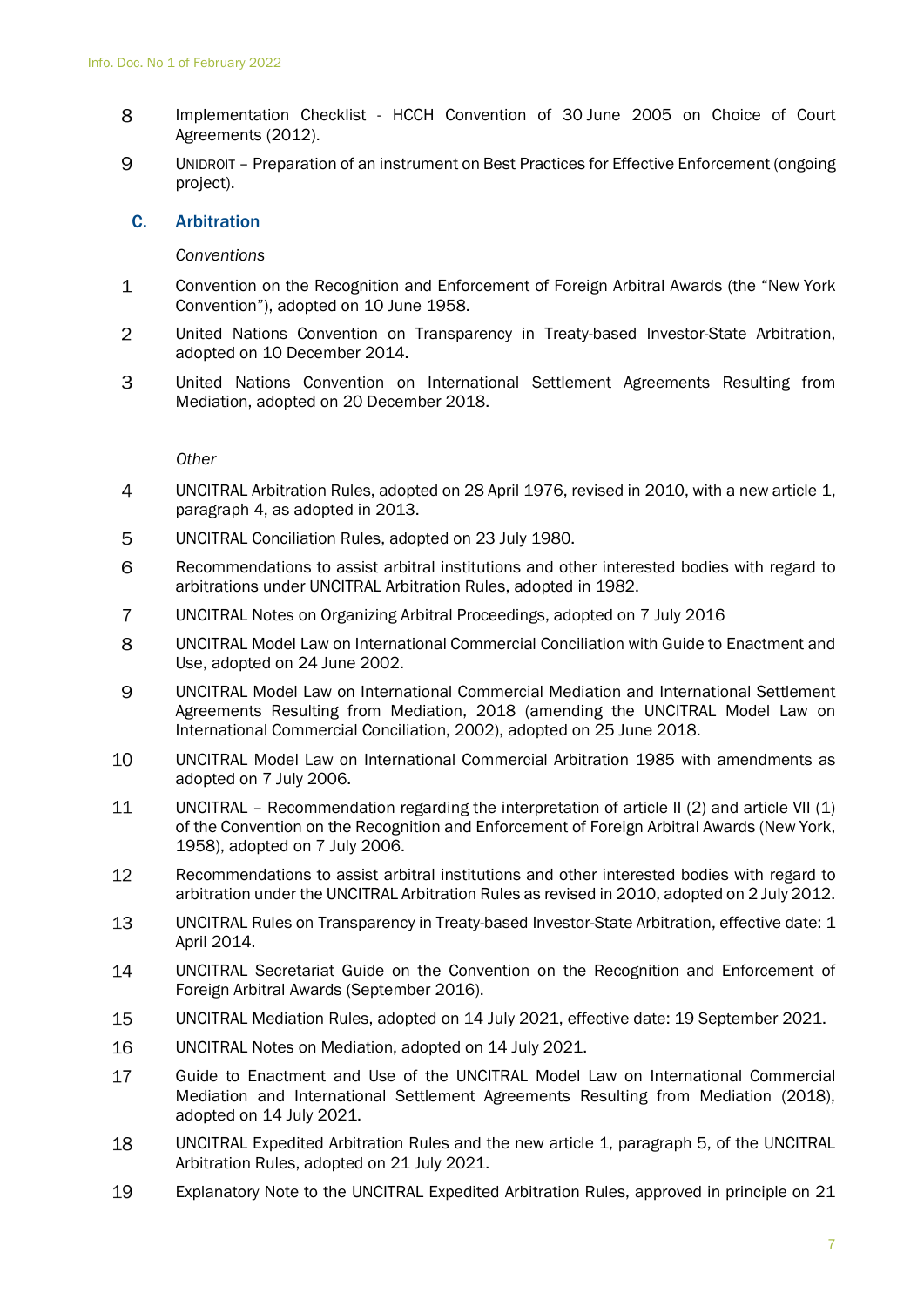July 2021 and finalized by Working Group II (Dispute Settlement) at its seventy-fourth session.

## <span id="page-9-0"></span>D. Online Dispute Resolution

 $\mathbf{1}$ UNCITRAL Technical Notes on Online Dispute Resolution, adopted on 5 July 2016.

## <span id="page-9-1"></span>III. International Protection of Children and of Vulnerable Adults, and Family **Maintenance**

## <span id="page-9-2"></span>A. International protection of children

#### *Conventions*

- $\mathbf{1}$ HCCH Convention of 2 October 1973 on the Law Applicable to Maintenance Obligations.
- 2 HCCH Convention of 2 October 1973 on the Recognition and Enforcement of Decisions Relating to Maintenance Obligations.
- 3 Hague Convention of 25 October 1980 on the Civil Aspects of International Child Abduction.
- $\overline{4}$ HCCH Convention of 29 May 1993 on Protection of Children and Co-operation in Respect of Intercountry Adoption.
- 5 HCCH Convention of 19 October 1996 on Jurisdiction, Applicable Law, Recognition, Enforcement and Co-operation in Respect of Parental Responsibility and Measures for the Protection of Children.
- 6 HCCH Convention of 23 November 2007 on the International Recovery of Child Support and Other Forms of Family Maintenance.
- $\overline{7}$ HCCH Protocol of 23 November 2007 on the Law Applicable to Maintenance Obligations.

- 8 Guide to Good Practice under the 1980 HCCH Child Abduction Convention, in six parts: I Central Authority Practice (2003); II Implementing Measures (2003); III Preventive Measures (2005); IV Enforcement (2010); V Mediation (2012); and VI Article 13(1)(b) (March 2020) [and a range of other practical materials].
- 9 Transfrontier Contact Concerning Children, General Principles and Guide to Good Practice under the HCCH 1980 Child Abduction and 1996 Protection of Children Conventions (2008).
- 10 The Implementation and Operation of the 1993 HCCH Intercountry Adoption Convention, Guide to Good Practice, Guide No 1 (2008).
- 11 Accreditation and Adoption Accredited Bodies: General Principles and Guide to Good Practice, Guide No 2 under the 1993 HCCH Intercountry Adoption Convention (2013).
- 12 Practical Handbook on the Operation of the 1996 HCCH Child Protection Convention (2014).
- 13 General Principles on Direct Judicial Communication in Family Law Matters (2013).
- 14 Practical Handbook for Caseworkers under the 2007 HCCH Child Support Convention (2014).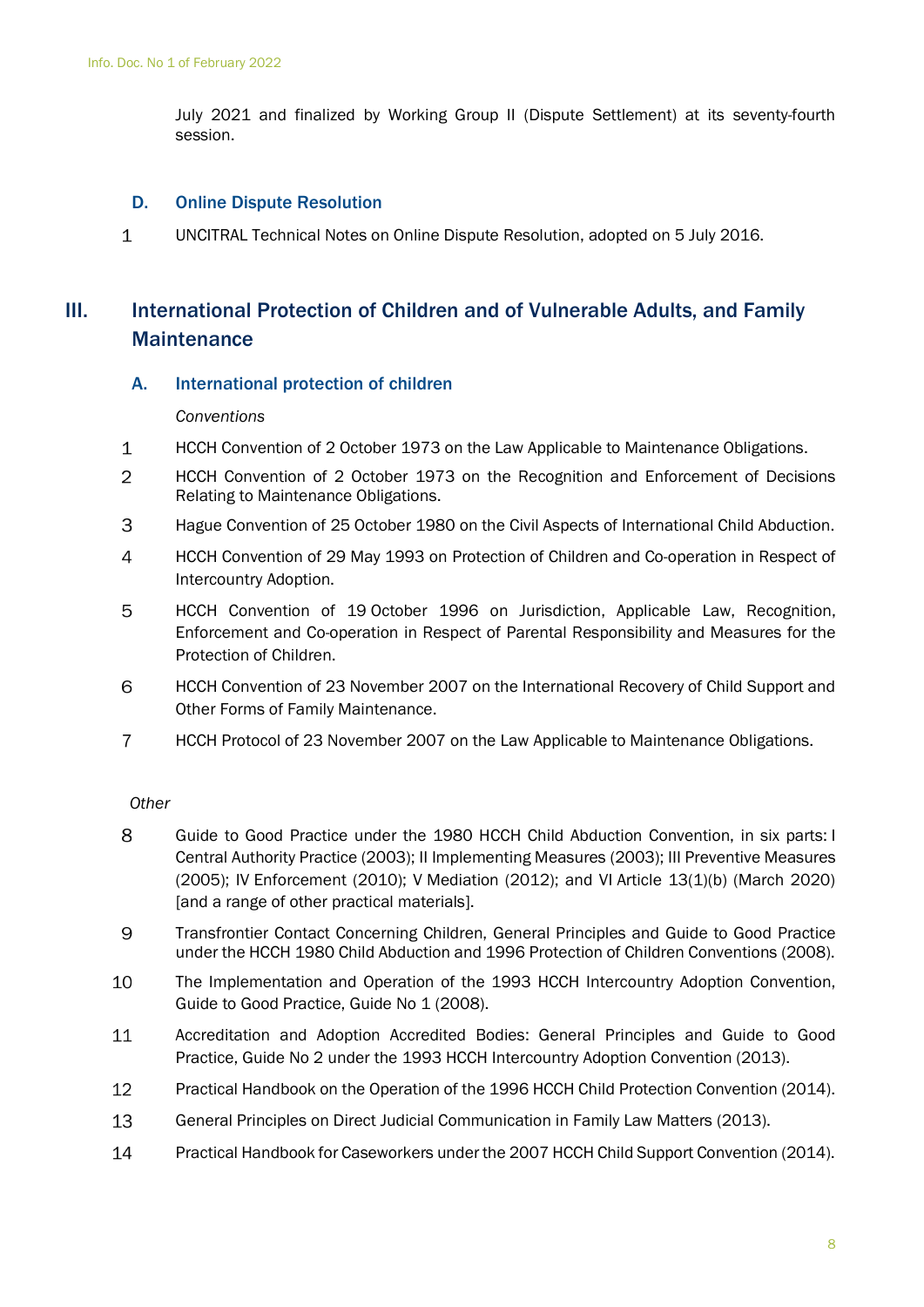- 15 Practical Handbook for Competent Authorities: the 2007 HCCH Child Support Convention, the 2007 HCCH Protocol on Applicable Law (Maintenance) and the 2009 European Union Maintenance Regulation (2013).
- 16 Implementation Checklist under the 2007 HCCH Child Support Convention (2009).
- 17 Ongoing HCCH work on the private international law issues surrounding the status of children, including issues arising from international surrogacy arrangements (Parentage / Surrogacy Project).
- 18 Ongoing HCCH work on recognition and enforcement of agreements in family matters involving children (Family Agreements Involving Children Project).

## <span id="page-10-0"></span>B. International protection of vulnerable adults

- HCCH Convention of 13 January 2000 on the International Protection of Adults.  $\mathbf{1}$
- 2 Draft Implementation Checklist under the 2000 HCCH Protection of Adults Convention (ongoing).
- 3 Ongoing HCCH work on the development of a practical handbook on the operation of the 2000 HCCH Protection of Adults Convention

## <span id="page-10-1"></span>C. International family and family property relations

#### *Conventions*

- $\mathbf 1$ HCCH Convention of 1 June 1970 on the Recognition of Divorces and Legal Separations.
- $\overline{2}$ HCCH Convention of 14 March 1978 on Celebration and Recognition of the Validity of Marriages.
- 3 HCCH Convention of 14 March 1978 on the Law Applicable to Matrimonial Property Regimes. See also *supra* J.

## <span id="page-10-2"></span>D. International inheritance

#### *Conventions*

- $\mathbf{1}$ HCCH Convention of 5 October 1961 on the Conflicts of Laws Relating to the Form of Testamentary Dispositions.
- $\overline{2}$ HCCH Convention of 2 October 1973 Concerning the International Administration of the Estates of Deceased Persons.
- 3 HCCH Convention of 1 July 1985 on the Law Applicable to Trusts and on their Recognition (see *supra* F).
- $\overline{4}$ HCCH Convention of 1 August 1989 on the Law Applicable to Succession to the Estates of Deceased Persons.
- 5 UNIDROIT Convention providing a Uniform Law on the Form of an International Will, Washington, DC, adopted on 26 October 1973.

## <span id="page-10-3"></span>IV. Private Law and Agricultural development

 $\mathbf 1$ UNIDROIT/FAO/IFAD Legal Guide on Contract Farming (May 2015).